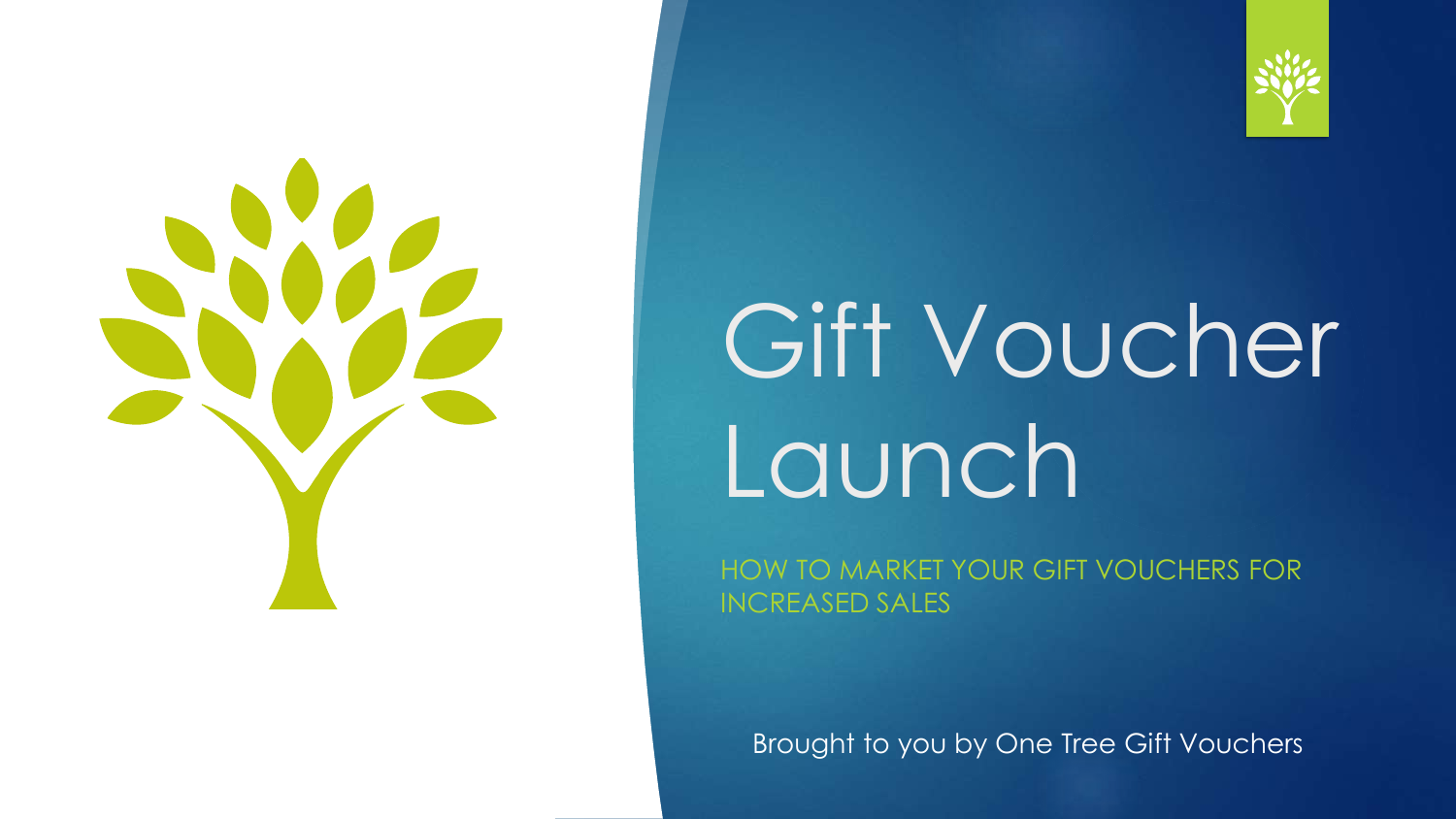## Launch Plan



### $\blacktriangleright$  Key dates

*Gift vouchers are bought all year round. Valentine's Day, Mother's Day and Father's Day are a focus for sales in the early part of the year. Overall, 50% of annual sales are made from January – October and 50% in November and December.*

### **Target Market**

- ▶ On- and off-line marketing materials
- Run promotions
- **Inform staff**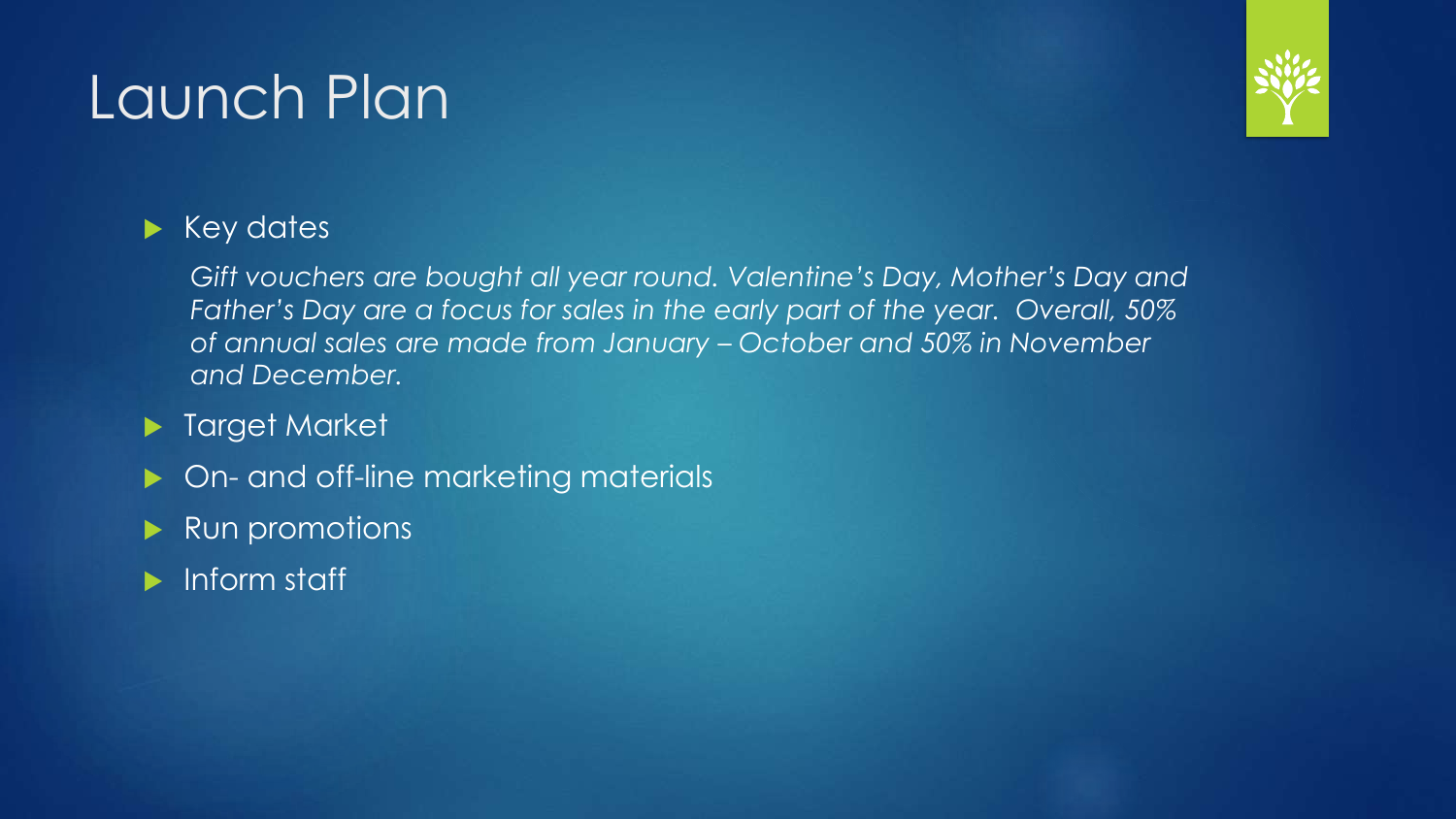## Target Market

- Previous guests looking for special and different gifts.
	- *People love to share their experiences with friends and family*
- **Local market prospects** within driving distance of your venue.
- ▶ 75% of gift voucher buyers are women (busy women!).
- Recipients of gift vouchers are split evenly between men and women.

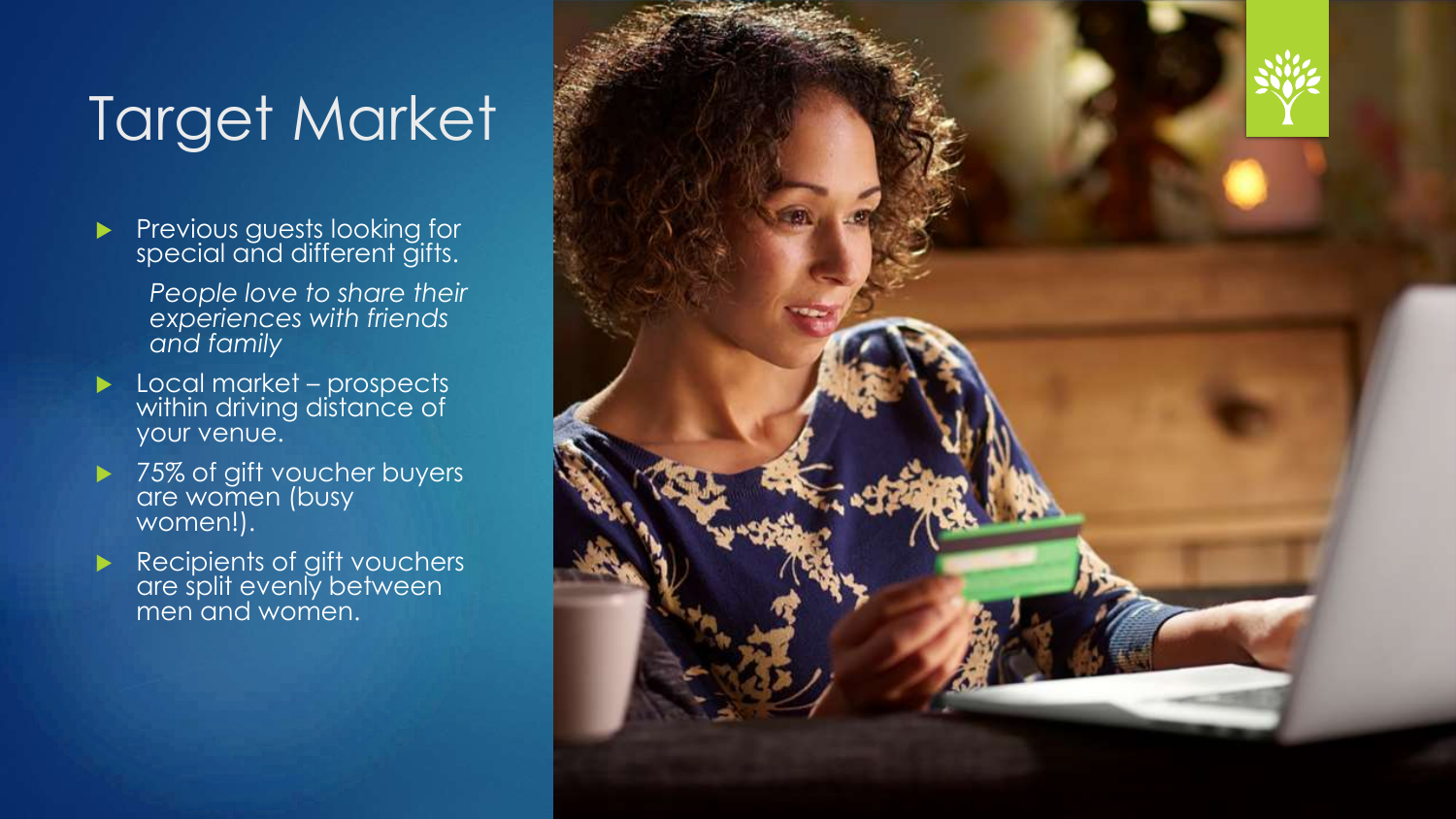### Ideas of sample wording to customise

*"Give the gift of luxury"*

- *"Treat friends and family to a special gift with a gift voucher for …*
- *"Special treats for special people – give a gift voucher for (our hotel)"*
- *"Solve all your present-buying dilemmas today with a gift voucher for (our hotel)"*
- *"Stuck for special gift ideas? Buy a gift voucher for (our business). Easy to buy and fun to use"*
- *"Give a gift of fine dining/relaxation/getting away from it all"*
- *"Make memories to cherish forever. Buy an experience gift voucher for (our hotel)"*
- *"Say no to socks! Buy a gift voucher for (our business)"*

### Don't forget the **call to action**

E.g. See our range and buy online today at

[www.yourwebaddress.co.uk/gift-vouchers](http://www.yourwebaddress.co.uk/gift-vouchers)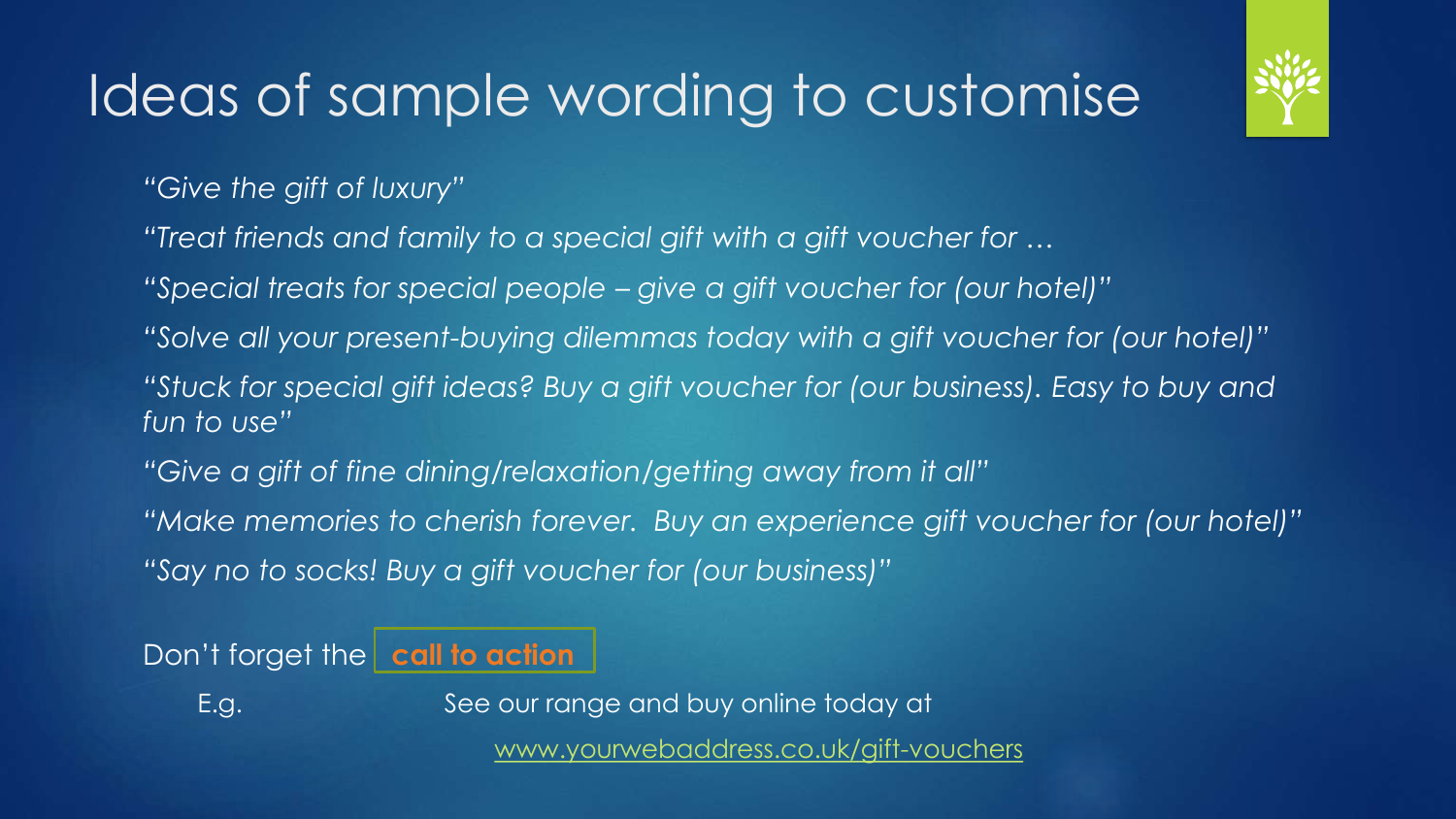## **Marketing Material**

- $\blacktriangleright$  Sell the experience and the voucher
- **Images of your** experiences can be combined with images of the voucher
- **Apply your existing** marketing themes to your gift voucher promotions



THEME IDEAS





### **ALWAYS THE PERFECT GIFT**

Gift vouchers now available to buy online from www.yourwebaddress.com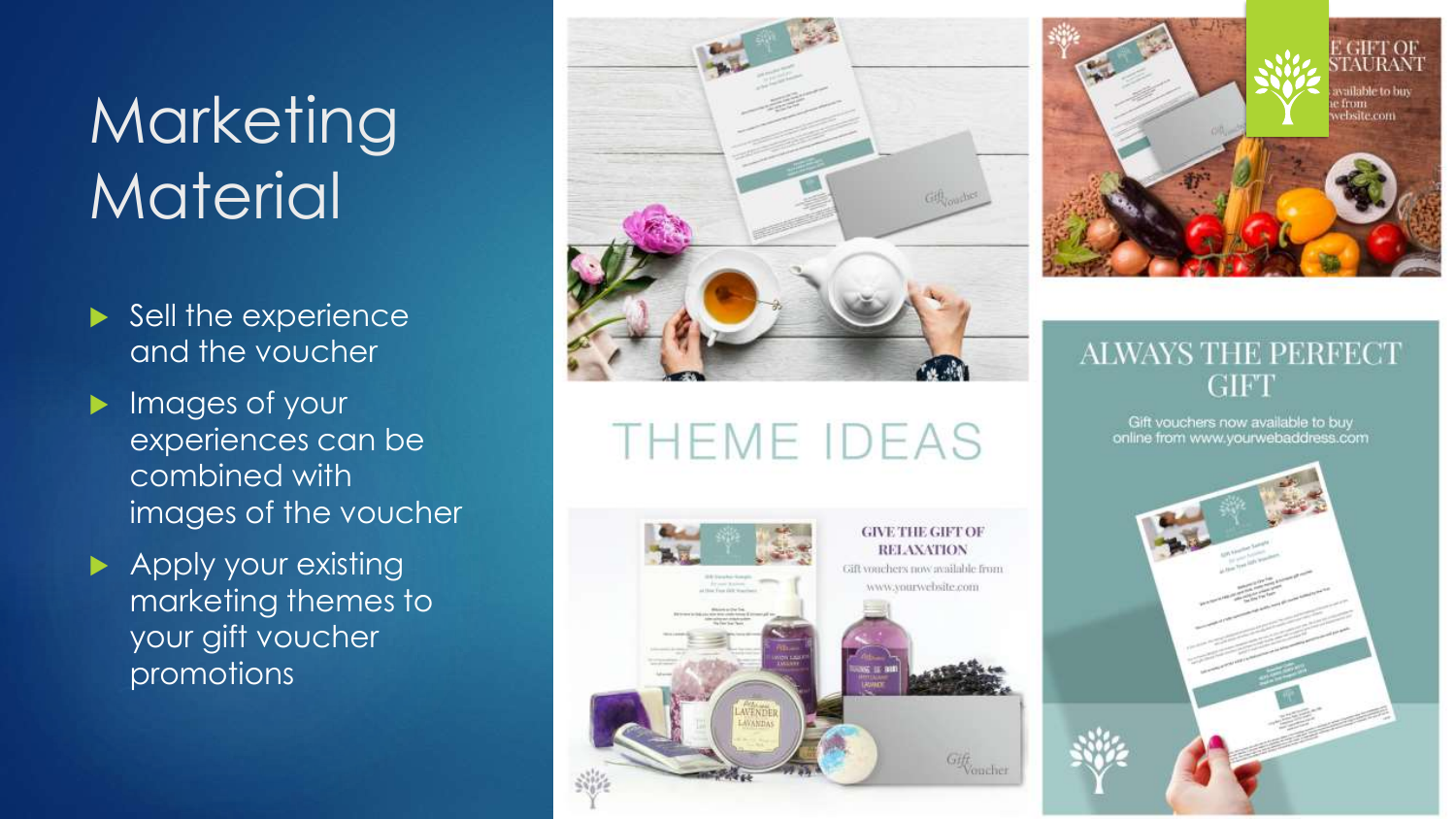## Off-line Marketing Materials



### **Posters**

### Digital displays

- Business-sized promo cards to pop into restaurant bill folders
- **F** Tent cards
- Printed adverts
- **Demole Manufature Designal**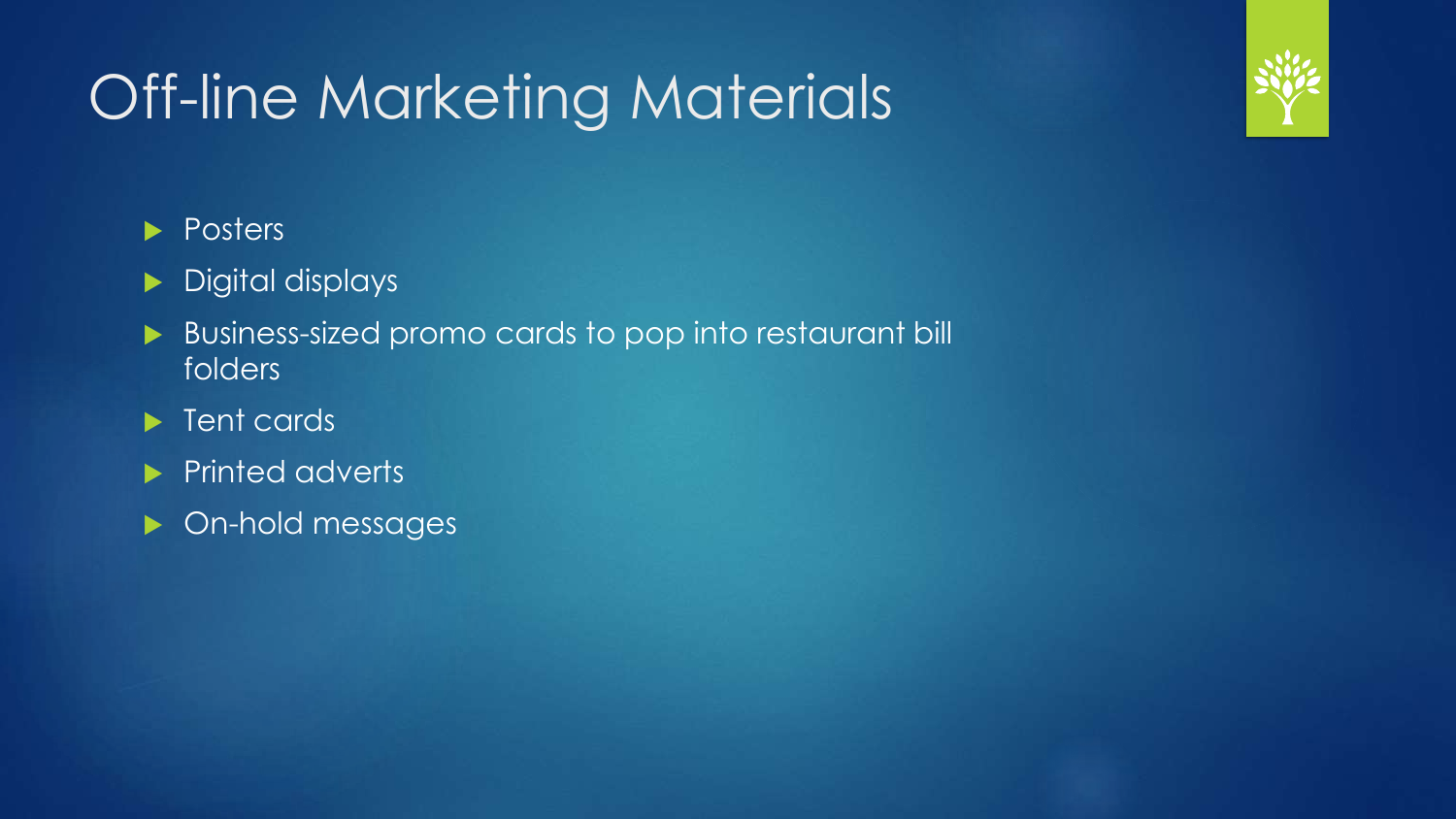## **Posters**

- Add a frame
- Place on Reception desk
- $\blacktriangleright$  Put up in the ladies
- A simple announcement is enough
- Standard posters are available on the resources page

### ALWAYS THE PERFECT **GIFT**

Gift vouchers now available to buy online from www.yourwebaddress.com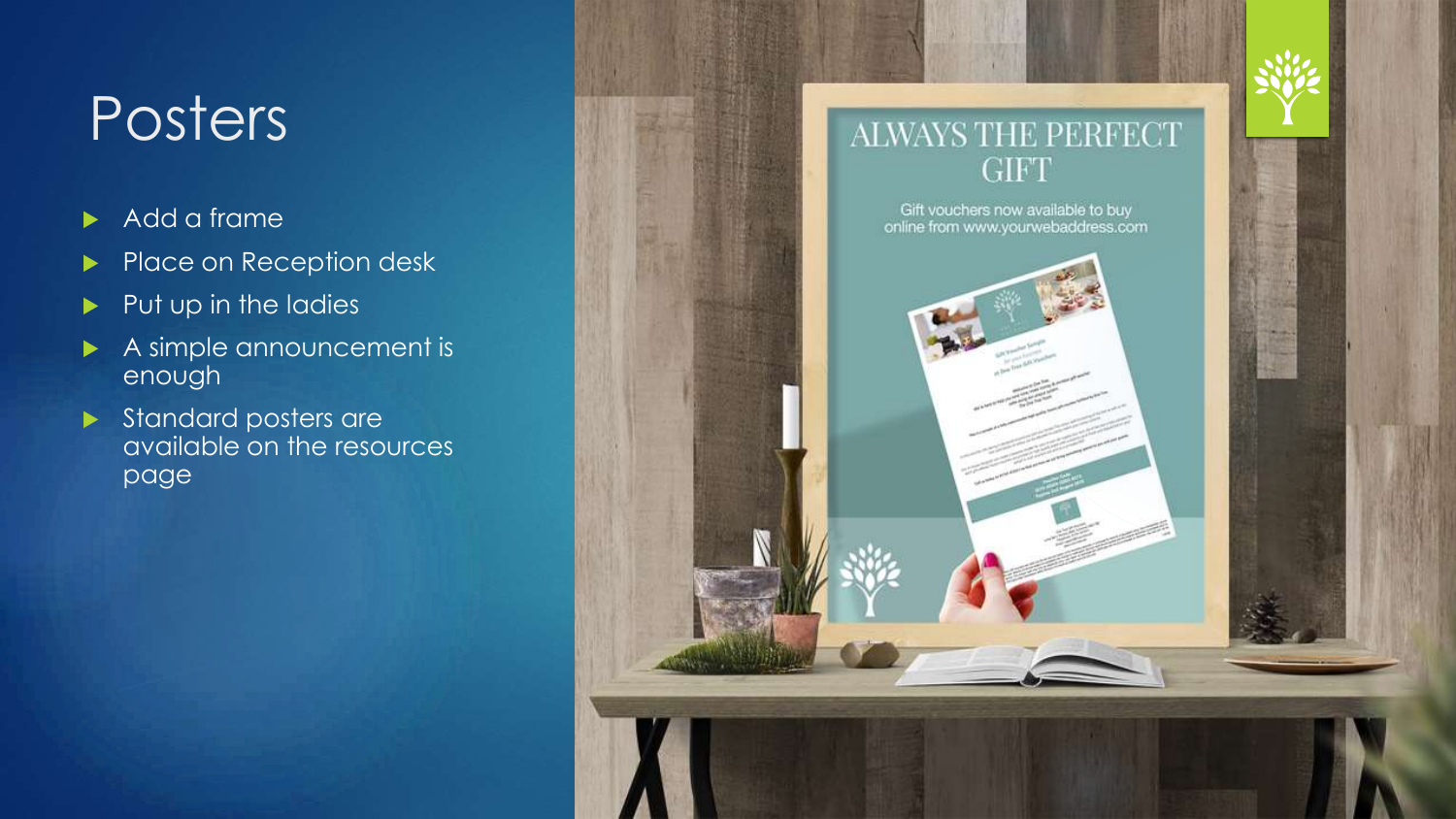## **Digital** Displays

- **F** iPads or TV screens
- Add a slide to existing displays





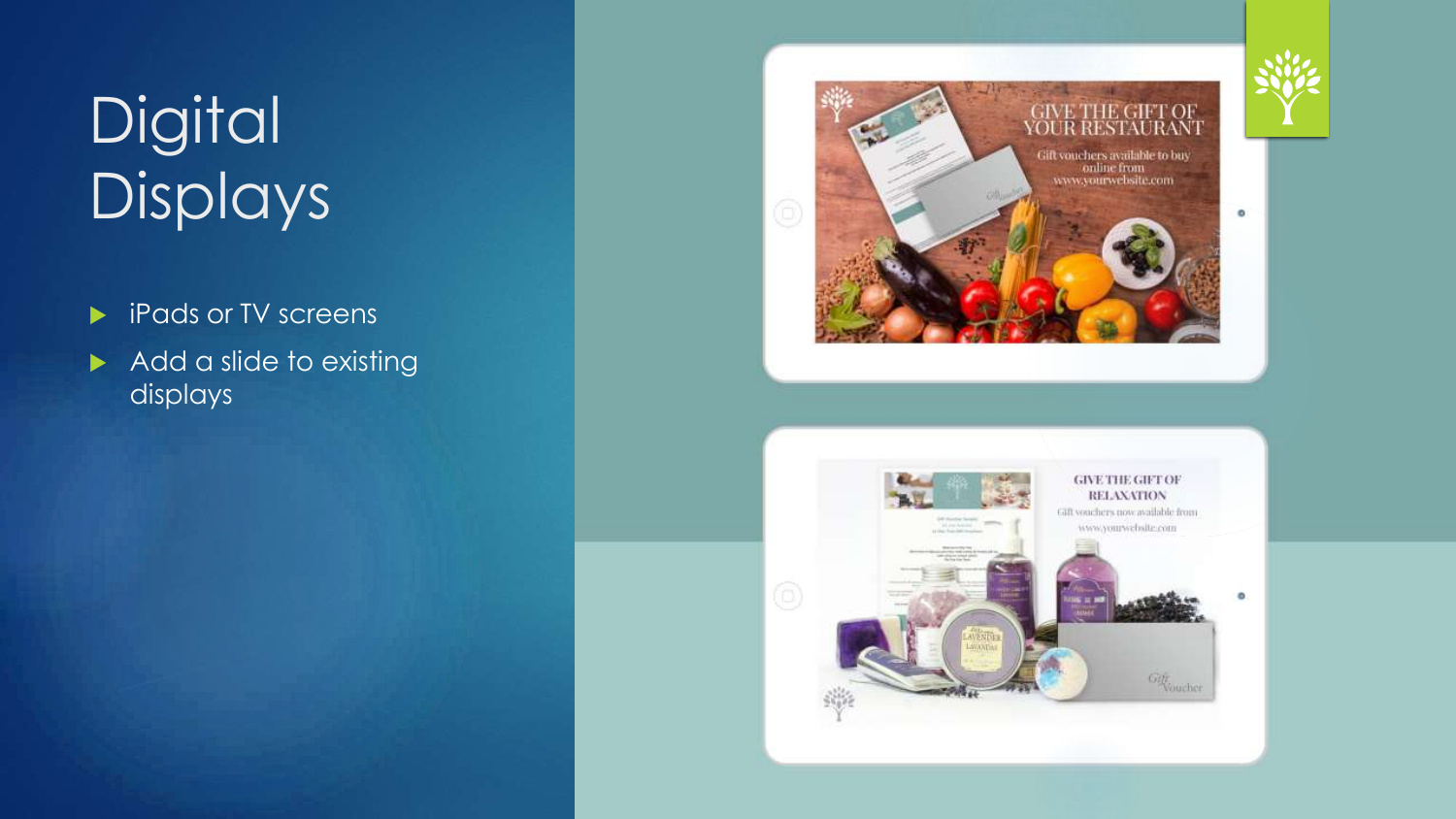### Printed Flyers or **Adverts**

Ine same gift voucher graphics can be used in different situations, from small flyers to larger adverts.

Place a few where guests will pick them up.





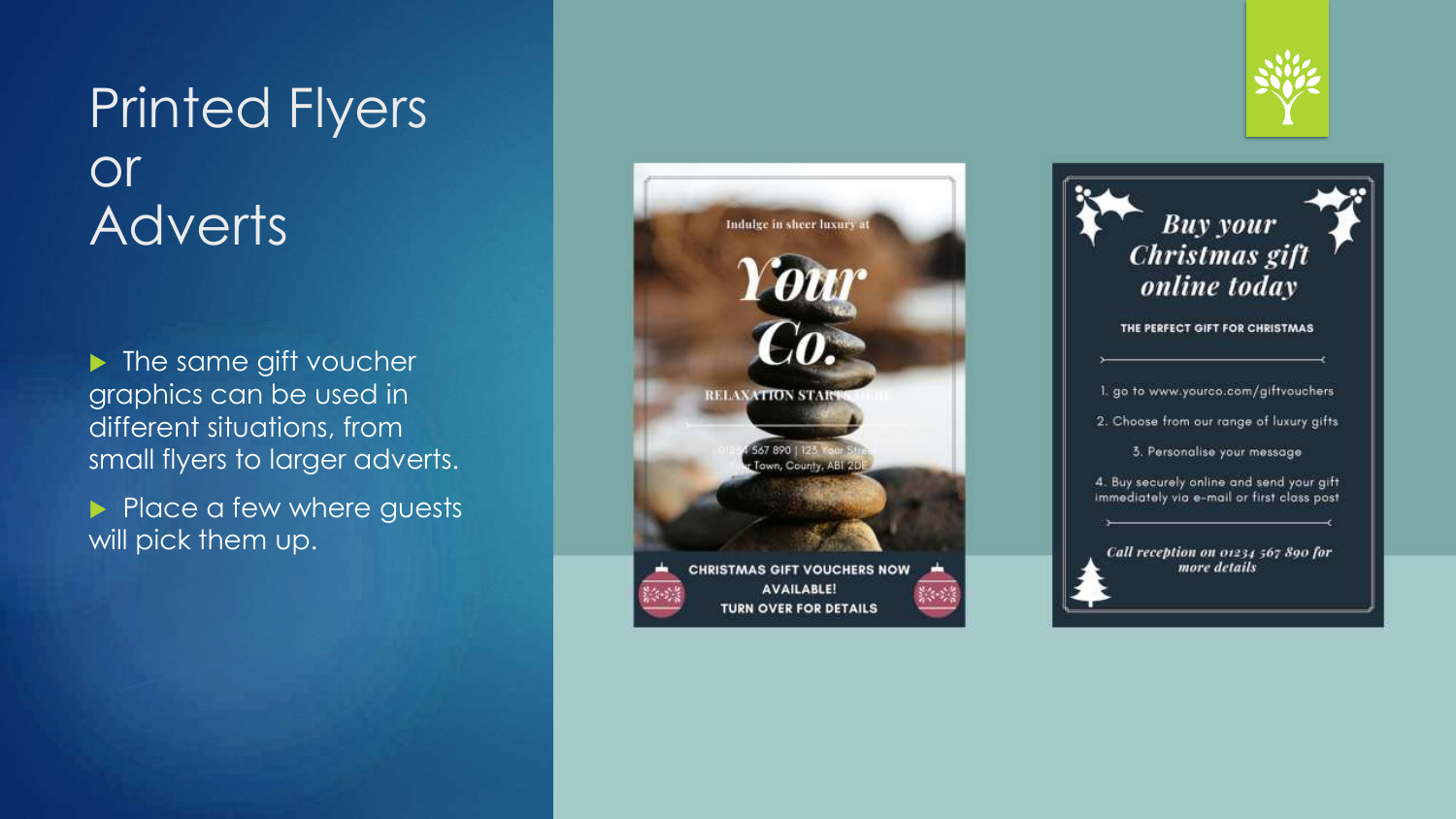### On-hold Phone Message

 *E.g. Thank you for calling. Please leave a message* 

*…* 

*and if you're looking for a unique gift, why not treat friends and family to a gift voucher for our hotel/restaurant? Available to buy directly from our website at www.ourbusiness.co.uk.*



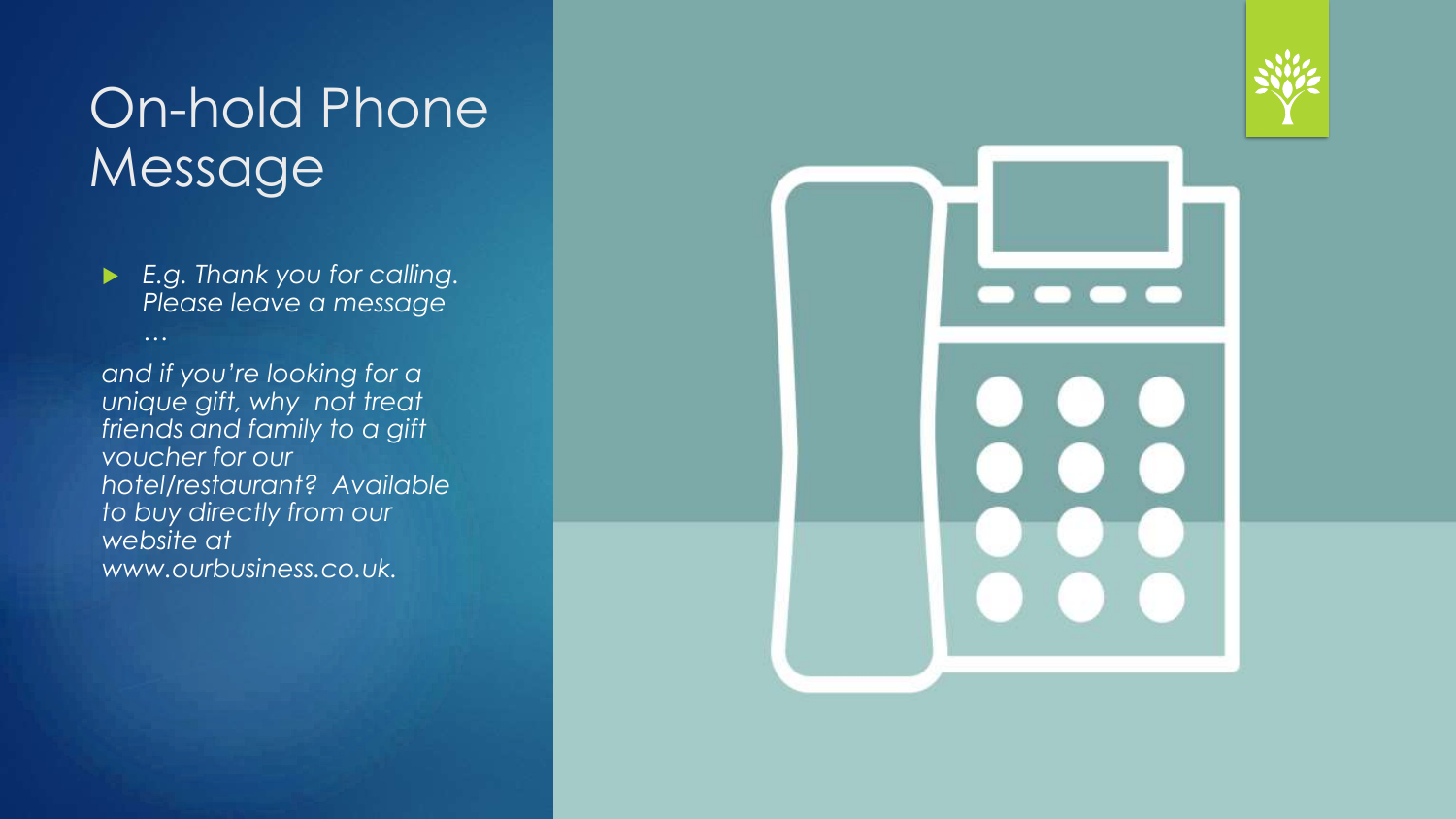## **Online**

- Client e-newsletters
- Social media feeds
	- $\blacktriangleright$  Facebook
	- $\blacktriangleright$  Instagram
	- $\blacktriangleright$  Twitter
- **Email signatures** Website

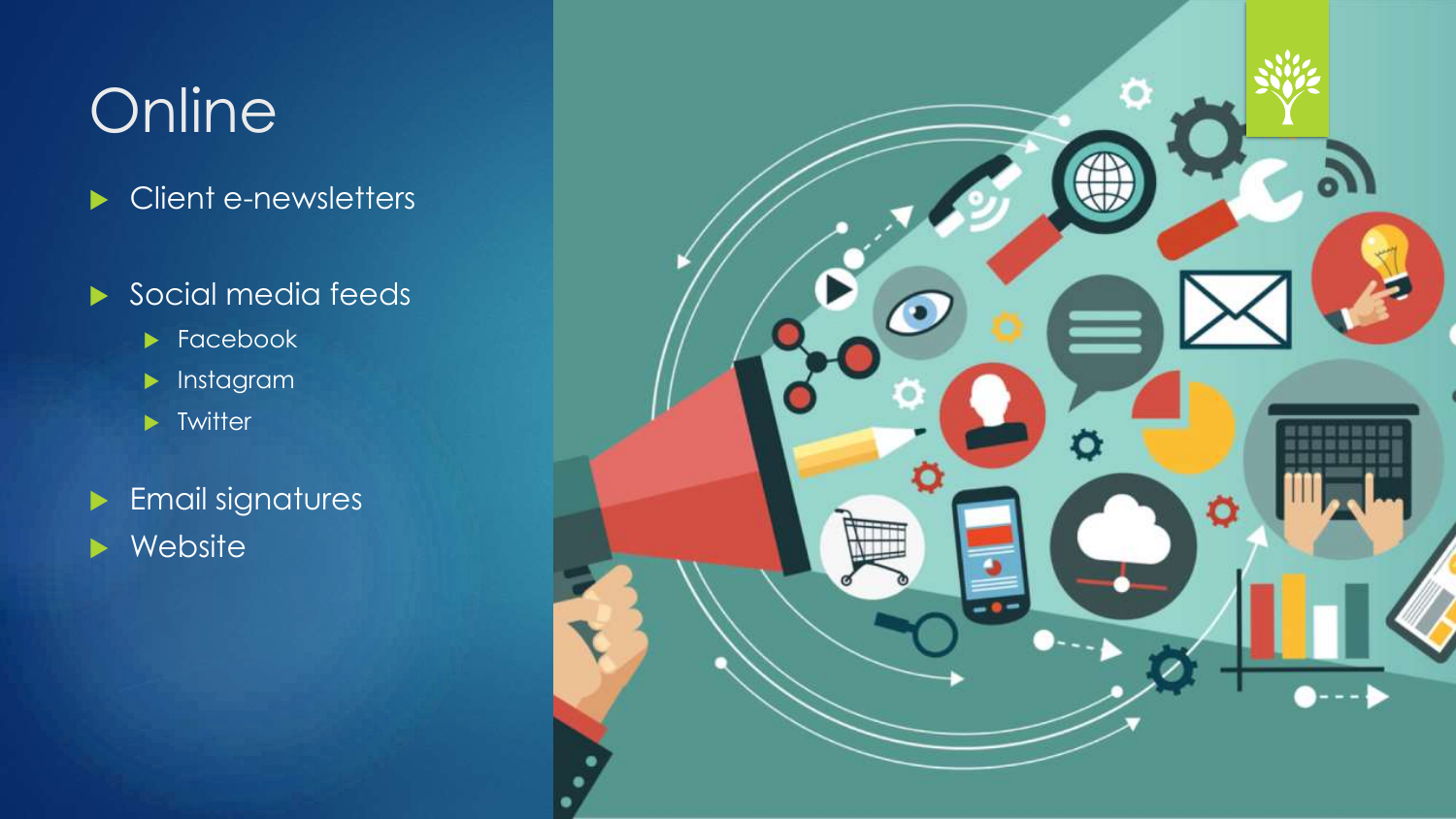## Client E-**Newsletters**

- Use your newsletters announce, then promote your gift vouchers on an ongoing basis. A reference on the footer is a permanent reminder.
- Send out simpler eshots prior to key gift buying events



#### **FESTIVE BREAKS**

Lorem ipsum dolor sit amet, consectetur adipiscing elit, sed do eiusmod tempor incididunt ut labore et dolore magna aliqua. Ut enim ad minim veniam, quis nostrud exercitation ullamco la.

#### **NEW YEAR'S EYE PARTY**

Duis aute irure dolor in reprehenderit in voluptate velit esse cillum dolore eu fugiat nulla pariatur. Excepteur sint occaecit cupidatat non proident, sunt in culpa qui officia deserunt mollit.

#### **CHRISTMAS GIFTS**

Sed ut perspiciatis unde omnis iste natus error sit voluptatem accusantium doloremque laudantium, totam rem aperiam, eaque ipsa quae ab illo inventore veritatis et quasi architecto beata.

#### **GIFT VOUCHERS NOW AVAILABLE**

From afternoon teas, to an overnight stay or a monetary voucher, we have something for everyone. Buy directly from our website today. Gift youchers are sent out by first class post in an attractive wallet or by email.

**BUY NOW AT** YOURCOMPANY.CO.UK/GIFTVOUCHERS

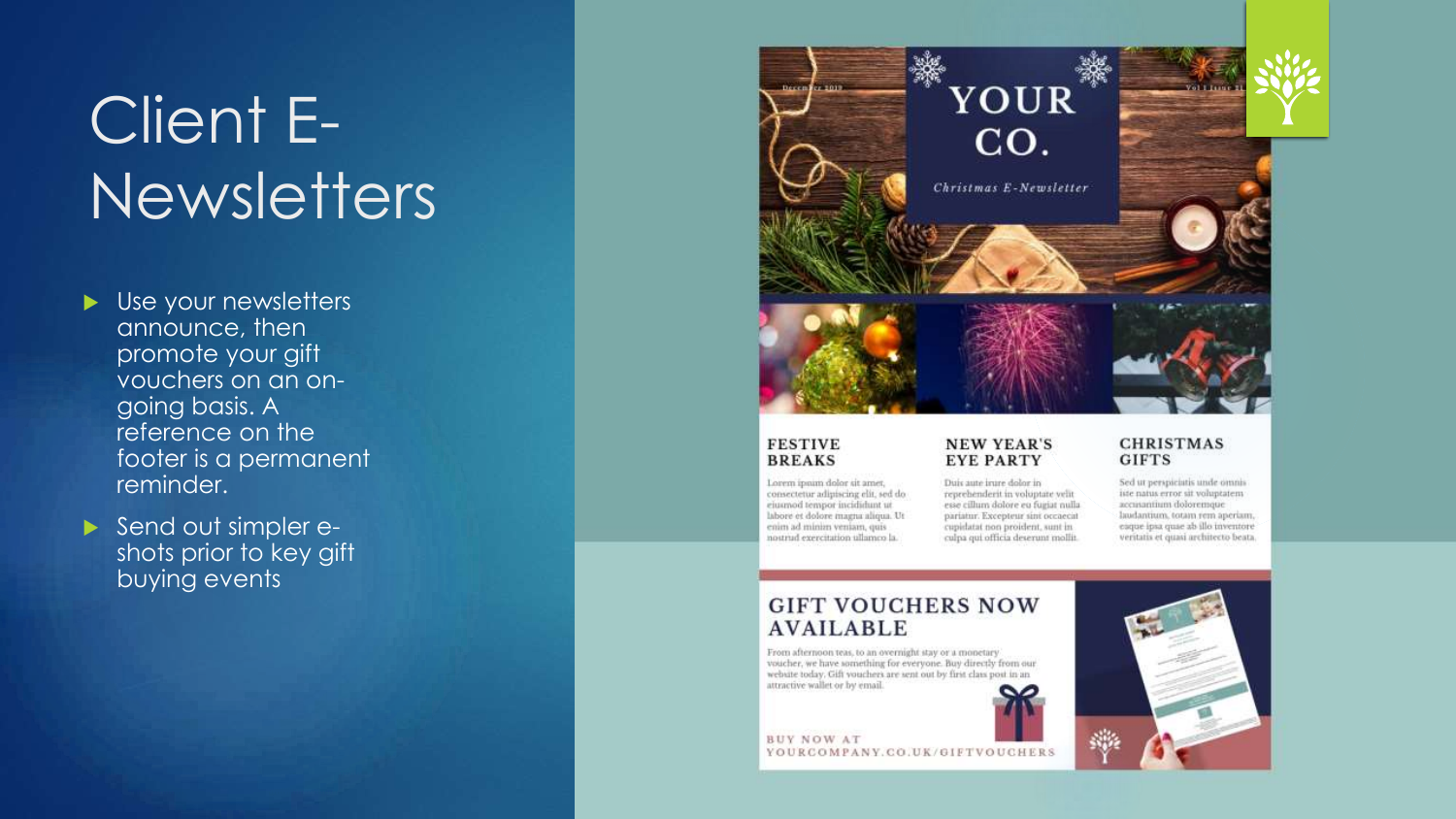## Social **Media**

Add posts to your Social Media feeds announcing your new service

Paid advertising Run some ads

Add a shop page to Facebook, which links to your gift voucher sales page on your website

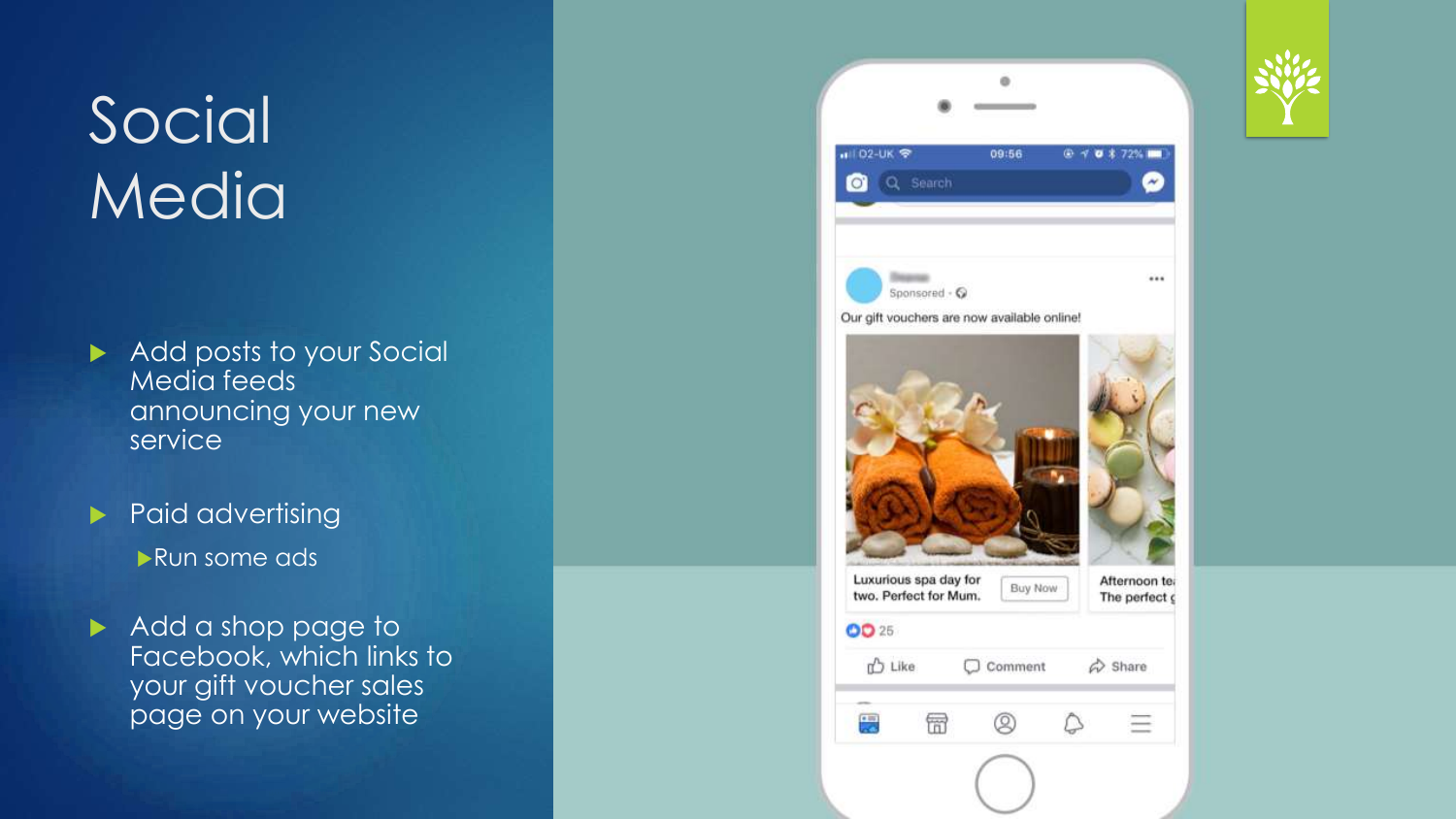## Email **Signatures**

- Add a clickable link to the bottom of outgoing emails.
- $\triangleright$  Simple words with a link to the gift voucher page will also work!

**Show Details** 

From: Jane Smith <jane.smith@yourcomany.co.uk> Date: Tuesday, 25 September 2018 at 11:06 To: Lauren Johnson < Lauren@customer.com> Subject: RE: Gift Vouchers

#### Hello Lauren.

Thank you for your e-mail. We're so glad to hear that you had such a lovely time at our spa!

Of course, you can quickly and easily buy gift vouchers for our hotel & spa on-line, or please feel free to come in and our reception staff would be delighted to help you choose from our range of vouchers so that you can give the perfect gift to each of your friends.

There is a direct link to our gift voucher web page at the bottom of this e-mail, where you can easily buy your gift vouchers.

#### Kind regards,

#### Jane Smith | Reception Manager

T: 01234 657 890 E: jane.smith@yourcompany.co.uk W: www.yourcompany.co.uk



From: Lauren Johnson <Lauren@customer.com> Date: Tuesday, 25 September 2018 at 10:54 To: Reception <Reception@yourcompany.co.uk> Subject: Gift Vouchers

Hello,

I had such a relaxing time at your hotel's spa this weekend and I was wondering if I could buy some gift vouchers for my friends so that they can come and visit your spa, too!

Kind regards,

Lauren Johnson

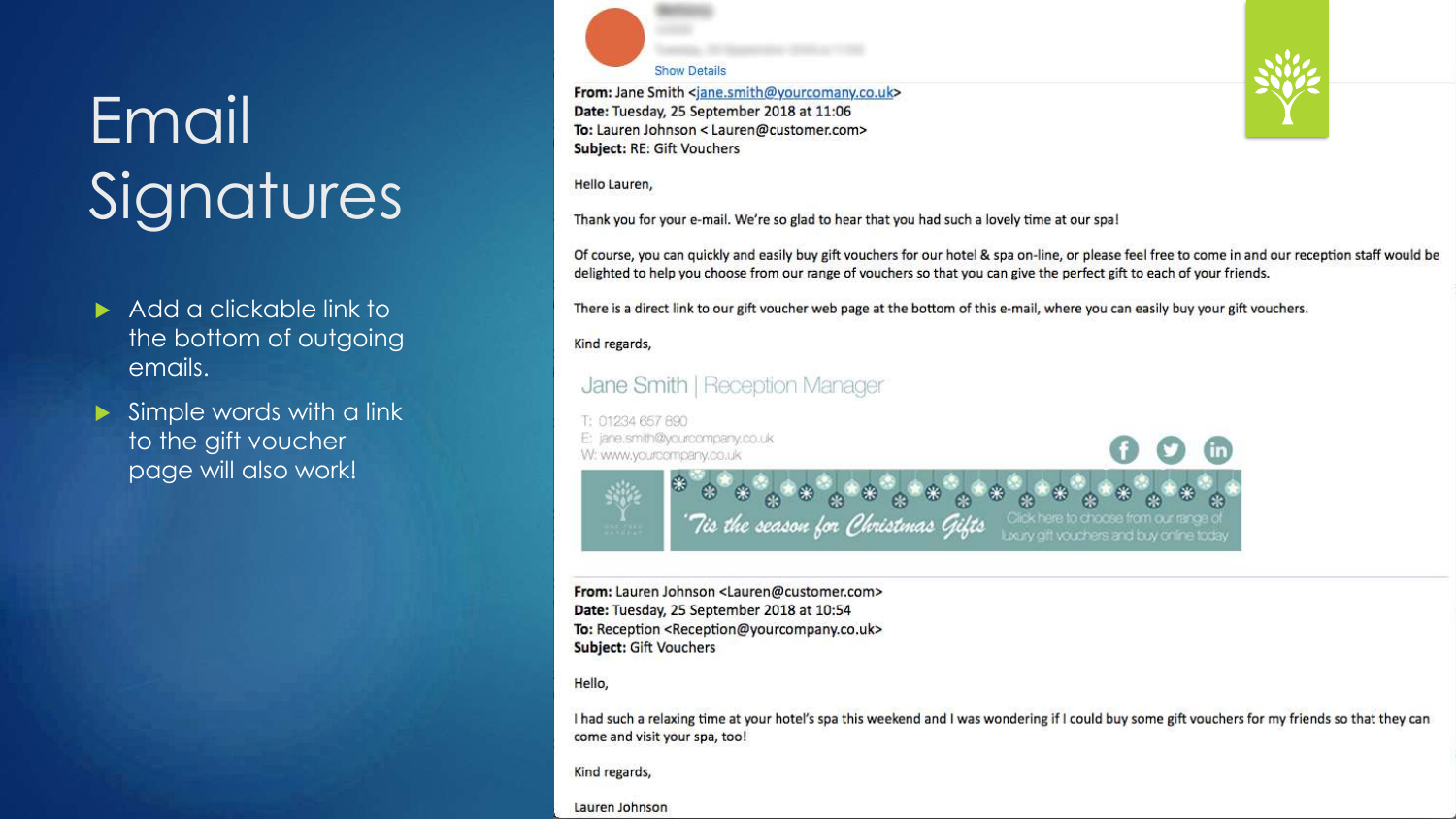## Website<sup>'</sup>

 $\blacktriangleright$  Pop ups

Add a gift voucher advert if you use a pop-up on your website.

**D** Use an image box on your home page to link to the voucher sales page

### Blog Post

Write a post about announcing your vouchers how and why they make great presents

## **Gift Vouchers Now Available!**



Gift Voucher Sample for your business at One Tree Gift Vouchers

Welcome to One Tree. We're here to help you saye time, make money & increase all youcher sales using our unique system The One Tree Team

This is a sample of a fully customisable high quality, fuxury gift voucher fulfilled by One Tre

we solid blocks of colour can be adjusted to weetly match your colour sch

or con mone a liespole header for you, or you can supply your man. Alt of the text is fully aditable fully each gift offered. Postal vocatives are printed on high quality paper with a superior print finish and dispetched on y

Call us today on 01761 472911 to find out boor we can bring something special to you and y



### Click below to view our exclusive range of luxury gifts.

### Perfect for any occasion.

### **BUY ONLINE**

| a sa mana ana amin'ny fivondronan-kaominin'i Communication ao amin'ny faritr'i Nouvelle-Aquitaine, ao Frantsa.<br>Ny INSEE dia mampiasa ny kaodim-paositra 2008–2014. Ilay kaominina dia kaominina mpikambana amin'ny fivondronan |  |
|-----------------------------------------------------------------------------------------------------------------------------------------------------------------------------------------------------------------------------------|--|
|                                                                                                                                                                                                                                   |  |
|                                                                                                                                                                                                                                   |  |
|                                                                                                                                                                                                                                   |  |
|                                                                                                                                                                                                                                   |  |
|                                                                                                                                                                                                                                   |  |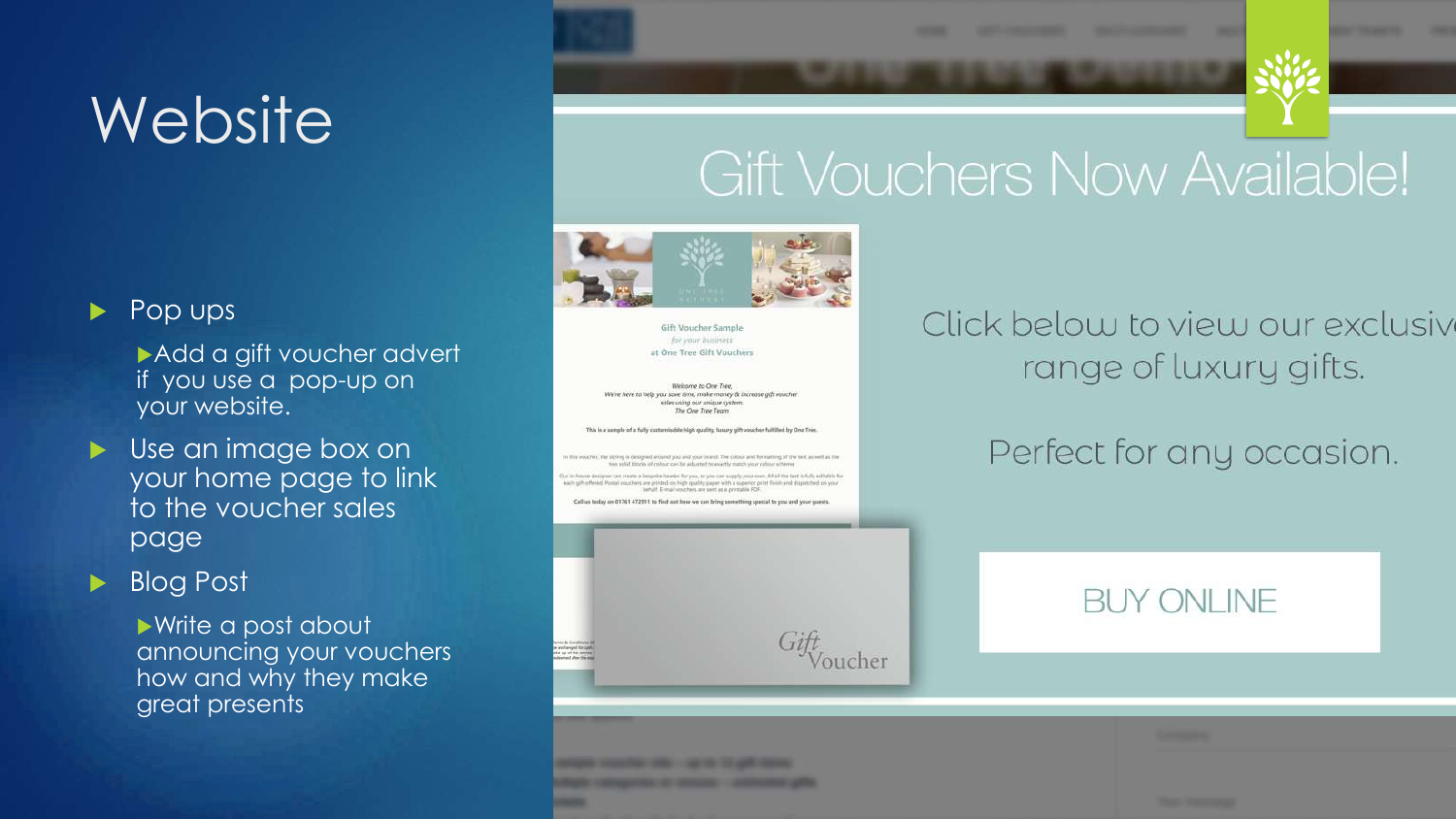## Launch

- Ready to go?
- Create an action plan
- Roll out actions on designated days
- $\blacktriangleright$  Inform staff run an inhouse sales competition

### **SCHEDULE**



Gift Voucher Launch Campaign Schedule Launch Date:

| Action                     | Week <sub>1</sub> | Week <sub>2</sub> | Week <sub>3</sub> | Week 4 | Responsible | Complete |
|----------------------------|-------------------|-------------------|-------------------|--------|-------------|----------|
| Define Target Market       |                   |                   |                   |        |             |          |
| Existing Mailing List      |                   |                   |                   |        |             |          |
| Social Media Followers     |                   |                   |                   |        |             |          |
| Social Media Ad Targets    |                   |                   |                   |        |             |          |
| Message                    |                   |                   |                   |        |             |          |
| Entablish thems/Copy       |                   |                   |                   |        |             |          |
| Theme ideas - experiences  |                   |                   |                   |        |             |          |
| <b>Off-line Materials</b>  |                   |                   |                   |        |             |          |
| Posters                    |                   |                   |                   |        |             |          |
| Flyers                     |                   |                   |                   |        |             |          |
| Tent asnis/busness cards   |                   |                   |                   |        |             |          |
| Digital display slides     |                   |                   |                   |        |             |          |
| Company materials/         |                   |                   |                   |        |             |          |
| brochures.                 |                   |                   |                   |        |             |          |
| On-hold Messages           |                   |                   |                   |        |             |          |
| Print acts                 |                   |                   |                   |        |             |          |
| On-line                    |                   |                   |                   |        |             |          |
| Client Newsletter          |                   |                   |                   |        |             |          |
| Social Media organic posts |                   |                   |                   |        |             |          |
| Social Media paid ads      |                   |                   |                   |        |             |          |
| Email Signistures          |                   |                   |                   |        |             |          |
| Website pop ups            |                   |                   |                   |        |             |          |
| Online Brochures           |                   |                   |                   |        |             |          |
| <b>Launch Campaign</b>     |                   |                   |                   |        |             |          |
| Inform Staff               |                   |                   |                   |        |             |          |
| Amange training            |                   |                   |                   |        |             |          |

### Available from One Tree